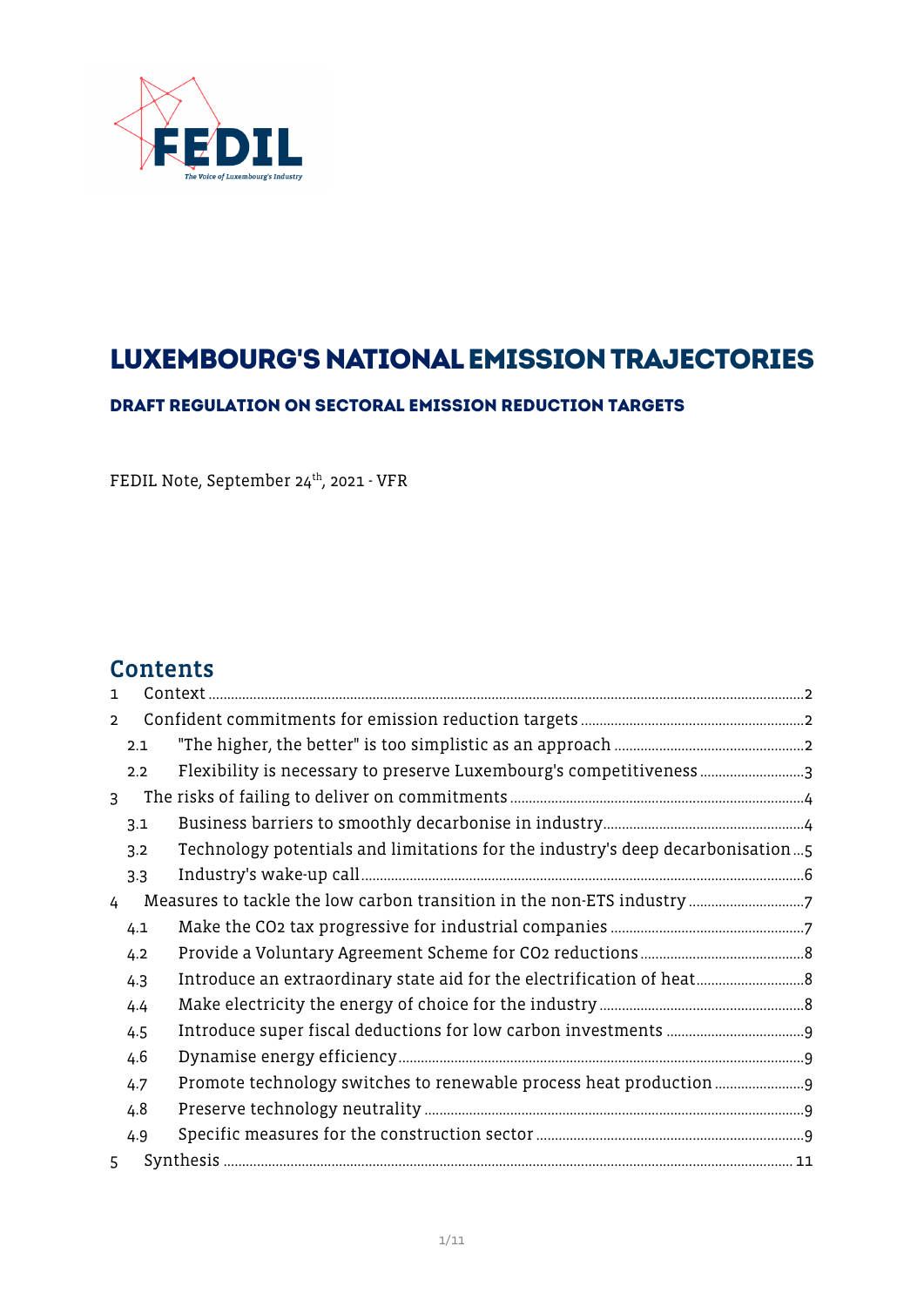

## <span id="page-1-0"></span>1 Context

In its climate law of December  $15<sup>th</sup>$ , 2020, the Luxembourg government targets on reducing greenhouse gas emissions at the national level of 55% by 2030 compared to the 2005 level. This objective includes all the emissions allocated to Luxembourg $^{\text{1}}$  $^{\text{1}}$  $^{\text{1}}$  except those covered by the EU Emissions Trading System (EU ETS) and those resulting from land use, land‑use change, and forestry (LULUCF).

The law further defines five specific sectors that shall together contribute to reaching the emission reduction targets. The sectors, (1) energy and manufacturing industry & construction, (2) transport, (3) residential and service sector buildings, (4) agriculture and forestry, (5) waste and wastewater treatment, each received distinct reduction targets for the period 2021-2030. Those sector-specific targets are published by a bill of regulation tabled in July 2021. The regulation prescribes an effective emission reduction for the five sectors together of 55% in 2030 compared to 2005.

The diagrams in [Figure 1](#page-1-3) show the emission reduction targets for the five sectors compared to 2019. All sectors together are supposed to reduce emissions by 51% compared to 2019, for the industrial sector, a reduction of 52% compared to 2019 is required.



<span id="page-1-3"></span>*Figure 1: Luxembourg's emissions per sector in 2019 (left diagram) and the expected sectoral emission reduction efforts (right diagram) – \*source: government press release of 22.07.2021* 

## <span id="page-1-1"></span>2 Confident commitments for emission reduction targets

#### <span id="page-1-2"></span>2.1 "The higher, the better" is too simplistic as an approach

FEDIL and its members acknowledge the need to mitigate climate change and are ready to debate on how to reach the national government's ambitious greenhouse gas reduction targets for 2030. The industrial federation welcomes sectoral goals, including the option of compensating reduction achievements between sectors to balance under- and overperformances.

In its climate law, Luxembourg confidently sets a more ambitious emission reduction target than the European Commission's Effort Sharing Regulation (ESR) suggested. The ESR foresees reductions of -50% compared to 2005 for Luxembourg. However, the government

<span id="page-1-4"></span><sup>1</sup> According to EU regulation 2018/842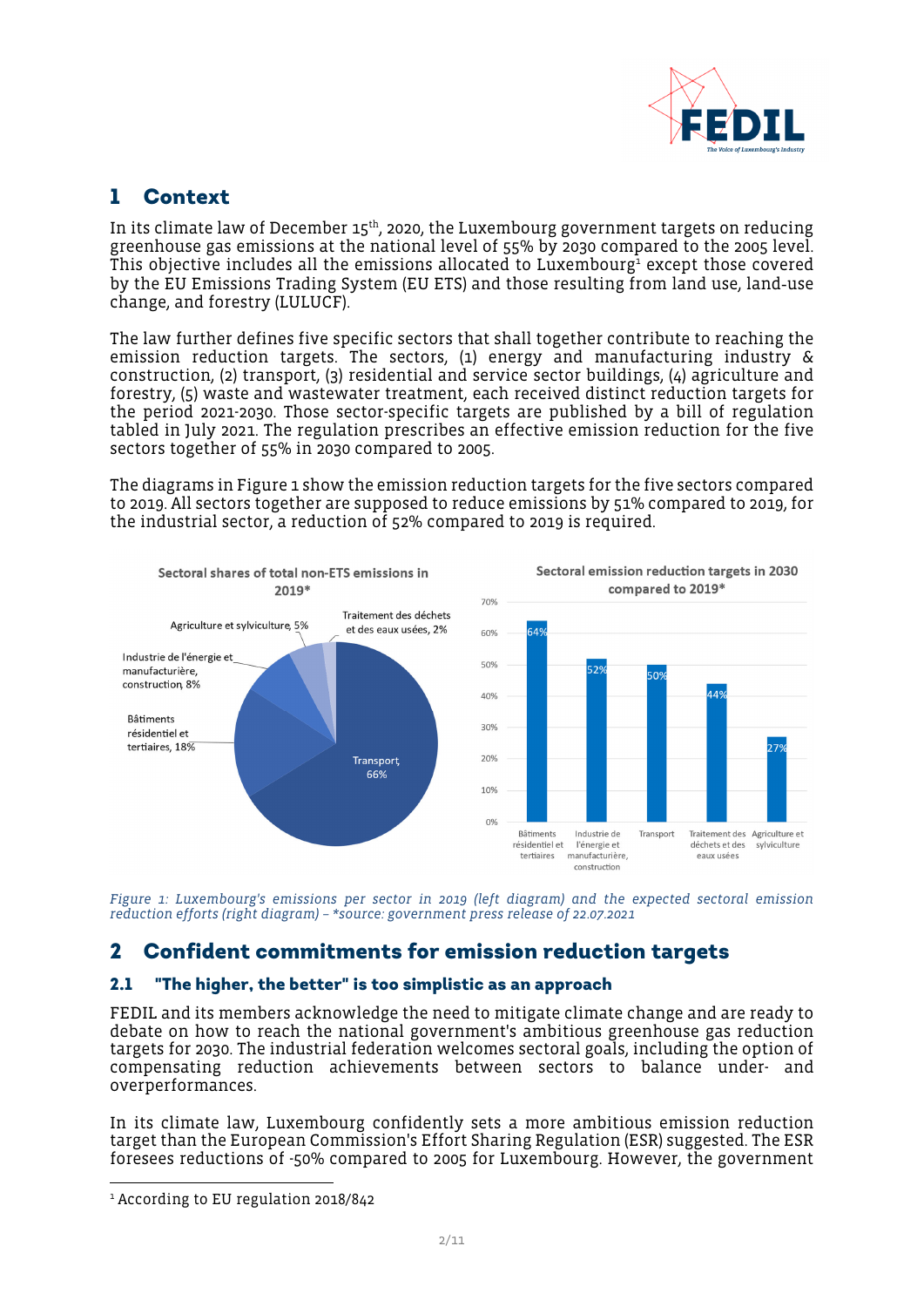

aims for -55% without explaining the analysis that the national emission reduction targets must be 5% higher than what the EU Commission suggests.

We know that the EU sets emission reduction targets for each Member State following thorough impact assessments. The "Fit for 55" package includes many thousands of pages of such impact assessments. They aim to find the right balance between climate actions and their consequences both economically and socially.

Luxembourg's more ambitious target setting ignores the EU's analysis and its recommendations for emission reduction targets. At the same time, the Luxembourg government does not present its analysis or reasoning to justify the higher ambitions. Even the National Energy and Climate Plan published in 2020 does not present any such arguments. We must thus assume that Luxembourg's government is following an overly simplistic and singular "the higher, the better" approach that deliberately disregards the complexity of the national socio-economic system it is supposed to manage holistically.

FEDIL believes that such a non-factual target setting may harm the social and economic stability of Luxembourg. Yet, we observe that the government seems to be perfectly comfortable and confident with overshooting targets. So far, however, the government has failed to present those robust, sectoral decarbonisation strategies and roadmaps underpinning their confidence.

#### <span id="page-2-0"></span>2.2 Flexibility is necessary to preserve Luxembourg's competitiveness

The bill of regulation defining the national CO2 emission trajectories for the five sectors until 2030 foresees to linearly decrease emissions in all five sectors until 2030. The trajectories are, however, mainly based on the assumption of an economic status quo. Moreover, little attention is paid to how additional emission sources shall be managed and whether the trajectories include a margin for a short-term increase of emissions. Additional emissions may, for example, originate from growth and extension projects of the existing industrial base and new industrial implementation projects. After all, an accomplished climate policy must succeed in growing industrial activities in Luxembourg while making it sustainable at the same time.

For the energy transition to succeed, it is crucial to attract new companies and businesses that correspond to the sustainable vision of the country's economy. Consequently, new industrial implementation and extension projects will most probably be picked and authorised accordingly. Nevertheless, their implementation will not abruptly improve Luxembourg's energy profile. On the contrary, in the short term, they will inflate the national energy profile as they co-exist with the current industrial base during the transition phase before decreasing.

The challenge of climate change mitigation can be described as threefold from an economic and political view:  $\overline{u}$ ) Managing the energy transition of the economy successfully, (2) achieving the EU climate targets while (3) promoting continuous economic growth. It is a huge challenge and only leaves little margin. Luxembourg must, therefore, embrace all remaining flexibility options, including the possibility of acquiring emission quotas from other EU countries to achieve EU climate targets. It must also embrace all technological options, including carbon capture and utilisation.

Rejecting those options will dramatically and unnecessarily reduce Luxembourg's flexibility compared to other EU economies as it will negatively impact the national climate policy's overall costs. Moreover, if Luxembourg maintained this approach, it could not take full advantage of all emission reduction options offered by the EU's Effort Sharing Regulation (ESR). As a matter of fact, the ESR offers the possibilities of banking, borrowing, buying, and selling of emission quotas between the Member States. On top of it, it offers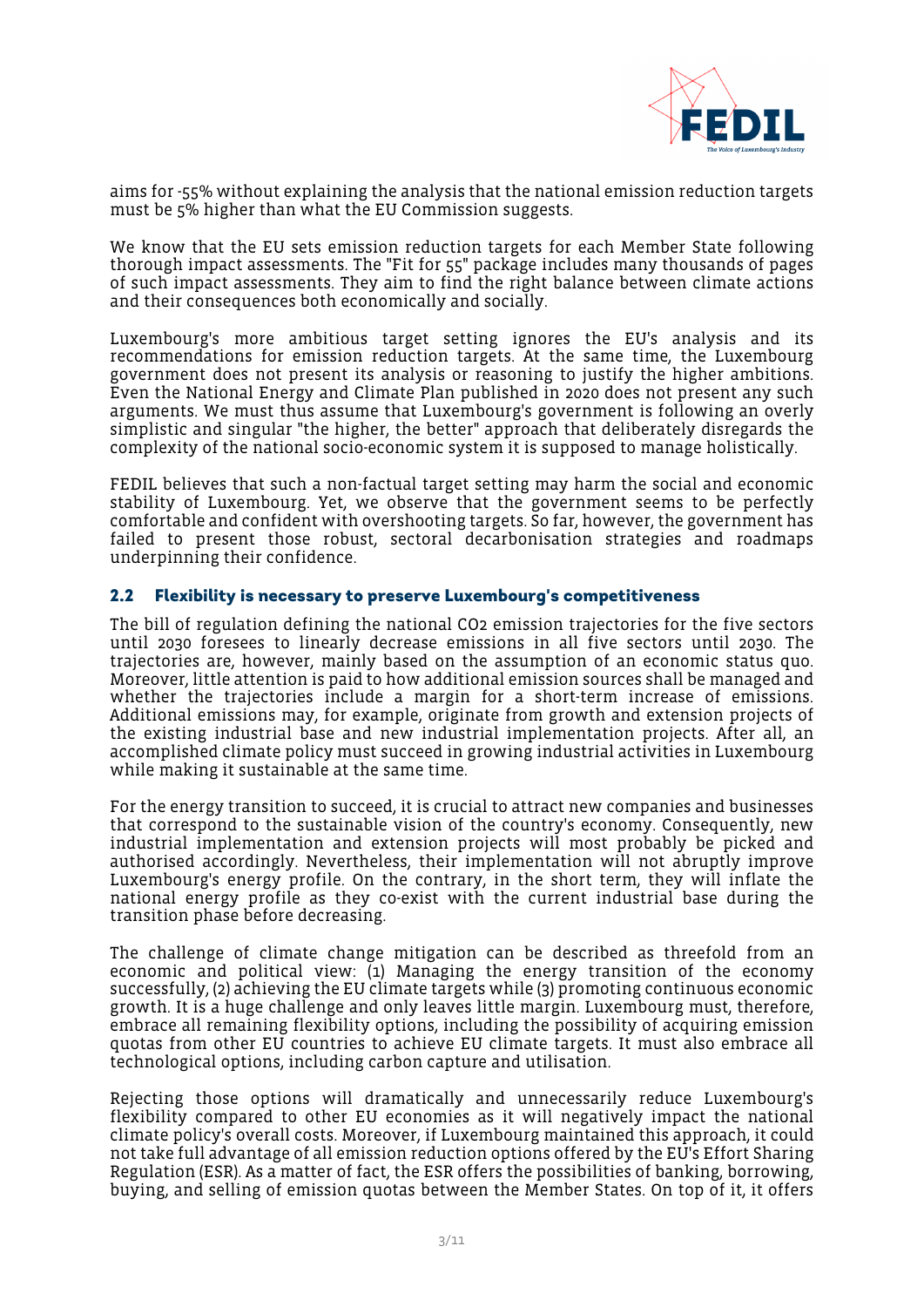

Luxembourg, together with eight other Member States, who have targets that are significantly above both the Union average and their cost-effective reduction potential, the option to access allowances from the EU ETS.

Further, Luxembourg's government set significantly higher targets for its non-ETS industrial sector (-49% compared to 2015) than what the EU Commission foresees in its assessment of the ESR regulation (-23% compared to 2015). However, Luxembourg's industry is already performing on a relatively high carbon efficiency level. FEDIL thus believes that all the flexibilities offered by the ESR must be considered to decarbonise most cost-effectively. In particular, the possibility to access allowances from the ETS industry must be used to take off pressure from its non-ETS industrial counterparts if necessary.

### <span id="page-3-0"></span>3 The risks of failing to deliver on commitments

The industry is willing to decarbonise its activities ambitiously. It expects, however, equally ambitious support measures to realise them. This chapter represents the industry's wake-up call to the government's climate policy, which focuses on targets rather than on measures to reach them. The first subchapter identifies and discusses businesses barriers to decarbonise smoothly. The second subchapter then presents and analyses the industry's technical decarbonisation options and their potential to contribute to carbon neutrality.

Both chapters demonstrate the immense, non-trivial challenge of decarbonising the industrial sector. Moreover, they identify the risks of failing to deliver on its commitments for the government unless it considers and addresses the business barriers (see [3.1\)](#page-3-1) and technical limits (see [3.2](#page-4-0)) of decarbonisation.

#### <span id="page-3-1"></span>3.1 Business barriers to smoothly decarbonise in industry

Luxembourg confidently sets high national emission reduction targets for 2030, targets that surpass the EU Commission's recommendations (see chapter [1](#page-1-0)). In some sectors, however, delivering on those commitments until 2030 might become a severe challenge for future governments unless comprehensive and sector-specific packages of decarbonisation measures become available soon.

While, for example, the government can shift emissions in the transport sector to neighbourhood countries by progressively increasing fuel prices, its influence in the "energy and manufacturing industry & construction" sector is much less pronounced. In the latter sector, we identified three significant barriers that may give the government a hard time delivering on their set emission reduction targets:

- 1. For many companies in this sector, the emission reduction targets are not clear. The situation is unlike for companies included in the EU ETS; indirectly, the latter have precise, individual, and specific emission reduction trajectories till 2030 and even beyond. In Luxembourg's non-ETS sector, however, not even the CO2 price is defined for the period after 2023. Within this context, a business owner or general manager might wonder how much, until when and how he is expected to reduce emissions. Worse, he might not even feel concerned as nothing much seems to happen if he doesn't decarbonise, so why bother if the CO2 price is low compared to marginal abatement costs and offers no predictable trajectory for the future.
- 2. Most companies in this sector are SMEs with a national business focus, for example, companies from the construction sector or businesses from the food and dairy industry. Those companies tend to have negligible non-compliance costs due to the CO2 tax. They can forward these extra costs to their primarily local clients. Therefore, being in a situation with no significant opportunity costs, they do not have much incentive to invest in low carbon technologies except for CSR or corporate image branding.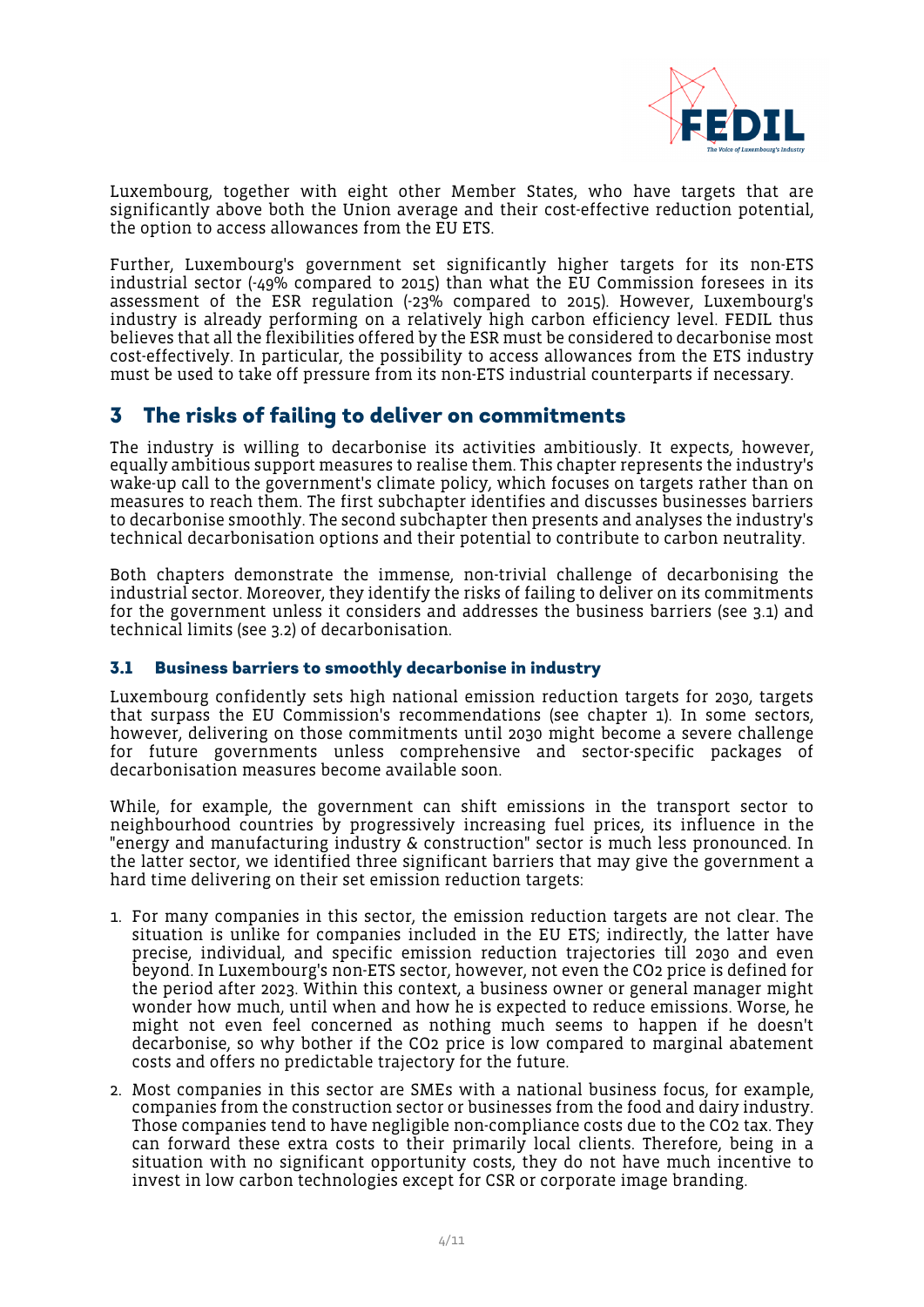

3. Finally, we have about a dozen companies in this sector whose operations rely on significant fossil energy consumption, primarily natural gas, and which cannot easily forward CO2 emission costs to clients because they are exposed to international trade. Nevertheless, switching to low-carbon technology is no straightforward decision for those companies. A switch would require a significant capital investment (CAPEX) into new production technologies without the perspective of much higher productivity. On the contrary, we expect that most low carbon technologies will entail higher operating costs (OPEX) than traditional technologies with no substantial productivity gains. This combination represents one of the least attractive scenarios for companies to invest in: On the one hand, CAPEX without the perspective for a good return on investment; on the other hand, higher OPEX with no predictability on the national CO2 prices beyond 2023. These are the worst arguments to encourage a low carbon investment.

In conclusion, we can expect that most industrial companies will continue to improve energy efficiency. And while improving energy efficiency is essential, it will not yield the emission savings the government expects (see also chapter [3.2](#page-4-0)). As a result, we see a significant risk that Luxembourg's government will not meet its emission reduction targets in the "energy and manufacturing industry & construction" sector unless it soon presents a comprehensive package of measures supporting it. Such a package must address all three points described above.

#### <span id="page-4-0"></span>3.2 Technology potentials and limitations for the industry's deep decarbonisation

Despite the challenges described above, industrial companies could reduce their CO2 emissions by combining technical measures described below (see also [Figure 2\)](#page-6-2). These measures were identified and assessed by a working group of industry experts associated with the Benelux Business Roundtable in 2021:

1. Energy efficiency: Improving energy efficiency is an ongoing measure in the industry. It is the result of incessantly eliminating unproductive activities and losses. It also requires continuously investing in training human resources, upgrading, and renewing the equipment to the best available technologies.

On our way to the net-zero vision, practitioners estimate that energy efficiency can eliminate 5-10% of emissions by 2050. That would be a good start, but it is far from sufficient even to achieve the emission reduction goals of 2030.

- 2. Biomass as feedstock or fuel: The next best approach is to substitute fossil fuels with renewable ones. Solid biomass (wood), biogas and biomethane can be used for this purpose. However, burning wood for heat production is not unanimously considered sustainable and is considered only a temporary solution for carbon neutrality. Further, biogas and biomethane are difficult to source in large quantities and at competitive prices. Practitioners thus estimate the potential of biomass for decarbonising the industry until 2050 at only around 10-15%. In Luxembourg's industry, we can expect that this theoretic potential will never materialise as authorities are reluctant and slow to grant operating licences for such installations.
- 3. Electrification of heat: Electrifying heat supply is regarded as one of the cleanest ways to heat industrial processes, provided the electricity stems from a renewable energy source. Electrifying furnaces, boilers, and high-temperature heat pumps could reduce emissions between 35-40% in industrial applications. However, we can expect that companies will be reluctant to switch their current fossil fuel heat sources to electricity without significant incentives as the electrification of heat does not bring any productivity gains (unproductive heat). On the contrary, operational costs risk exploding as electricity tends to be more expensive than gas. Currently, electricity is double the price of natural gas.
- 4. Hydrogen as fuel or feedstock: Low carbon hydrogen, made from zero-carbon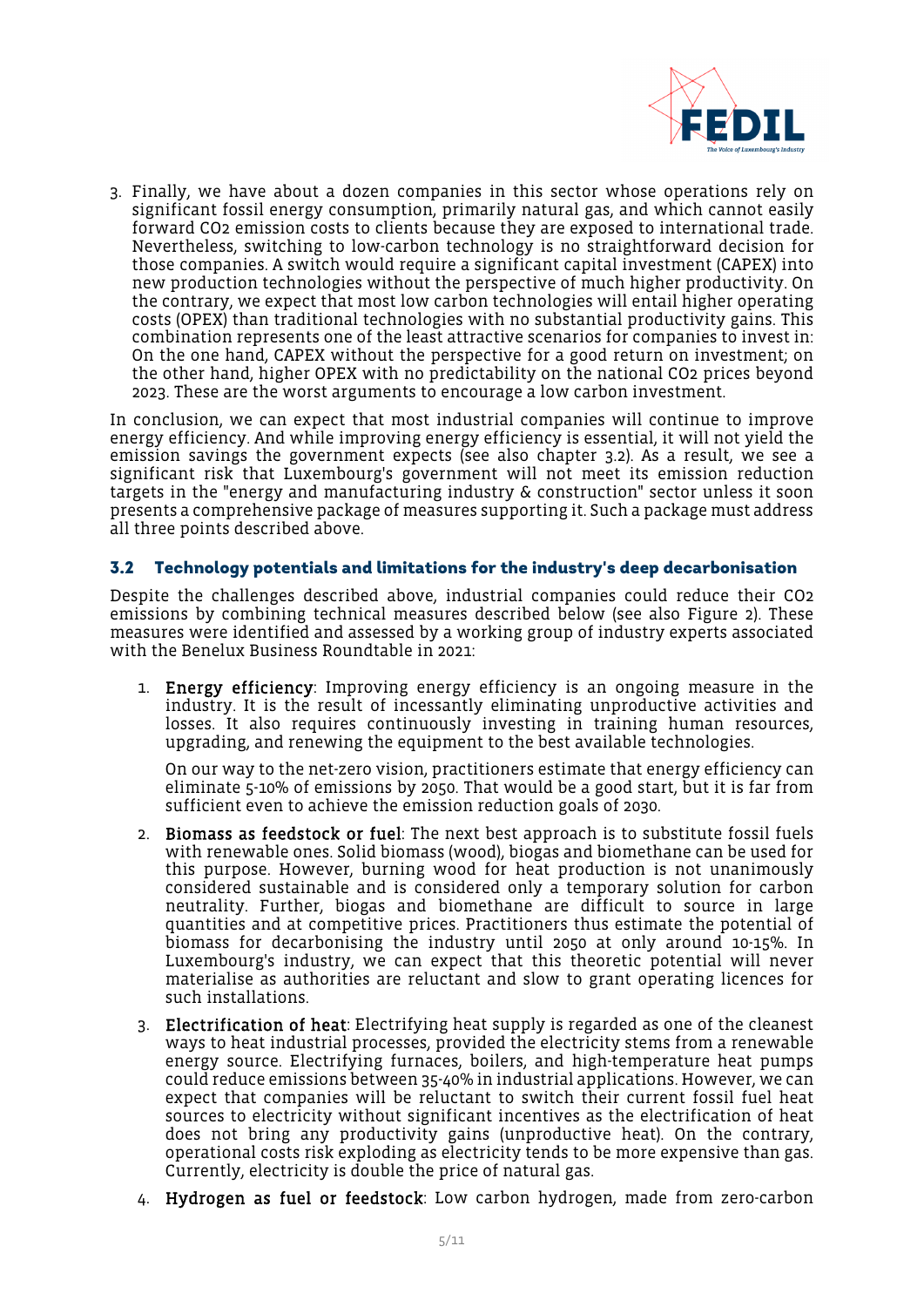

electricity, is today often considered as an alternative feedstock or fuel in hightemperature processes. Its potential contribution to industrial CO2 reduction by 2050 is promising. Practitioners estimated it at 25-30%. The challenge is to source low carbon hydrogen in large quantities. Currently, less than 2% of the hydrogen on the market is considered sustainable and low carbon. However, we must rule out hydrogen as a serious contributor to decarbonise Luxembourg's industry until 2030 as the local government's hydrogen strategy only intends to tackle the shortage of sustainable H2 at an industrial scale after 2030.

5. Carbon capture and storage or use (CCU/S): CCU/S may be a solution for sectors that are hard to decarbonise. It can be used in sectors where electrification or hydrogen usage does not represent a solution. These industries are found mainly in the chemicals, metallurgy or cement production, which the EU ETS mainly covers. While for ETS industries, CCU/S represents a non-negligible decarbonisation potential of 20-25% by 2050, it will probably not contribute much to reaching the national CO2 reduction targets we discuss in the present paper. Furthermore, for the time being, Luxembourg's government rules out the use of CC technologies altogether without providing sound justification or analysis.

The industrial federation reckons that Luxembourg's geographic location, away from natural carbon storages sites, does not make CCS, i.e. the storage of carbon, a viable option. CCU, however, i.e. capturing carbon for use, must remain an option to industries with an incompressible part of CO2 emissions until other solutions are at hand.

6. Demand circularity: In some industries, greenhouse gases can be substantially reduced by reusing and recycling materials. We typically speak of plastics, and other chemical products, glass, and metals. Nevertheless, for the overall decarbonisation of industry by 2050, practitioners estimate the impact of demand circularity at a modest 1-5% only.

In Luxembourg, reuse and recycling are already successfully applied in major industries, such as aluminium, steel, and glass. However, the most significant emitters in those sectors are part of the EU ETS and do not contribute to the national CO2 reduction goals discussed in this paper.

7. Other innovations: Other novel technologies such as waste as fuel, inert anode technology smelting, geothermal heat, etc. can help reduce emissions in particular industrial processes only. Moreover, as their use is limited to a relatively small number of applications, their decarbonisation potential for the whole industry is somewhat limited to 1-5%.

#### <span id="page-5-0"></span>3.3 Industry's wake-up call

The previous analysis clearly shows that the industry cannot rely on incremental decarbonisation approaches only to reach the emission reduction targets of 2030. In other words, the straightforward measures the government proposed in the NECP<sup>[2](#page-5-1)</sup> for industrial decarbonisation are not enough. Energy efficiency, switching to biomass as a heat source, or increasing circularity can at the very best yield 20-25% of CO2 reductions depending on the industry. This is still a long way from the 52% emission reductions the government wants to achieve until 2030 in the industrial sector compared to 2019.

Unless the government massively supports the industry to make much more profound changes to tackle decarbonisation, it might not be able in 2030 to report its successful delivery of climate targets in Brussels.

<span id="page-5-1"></span><sup>2</sup> National Energy and Climate Plan published by the government in 2020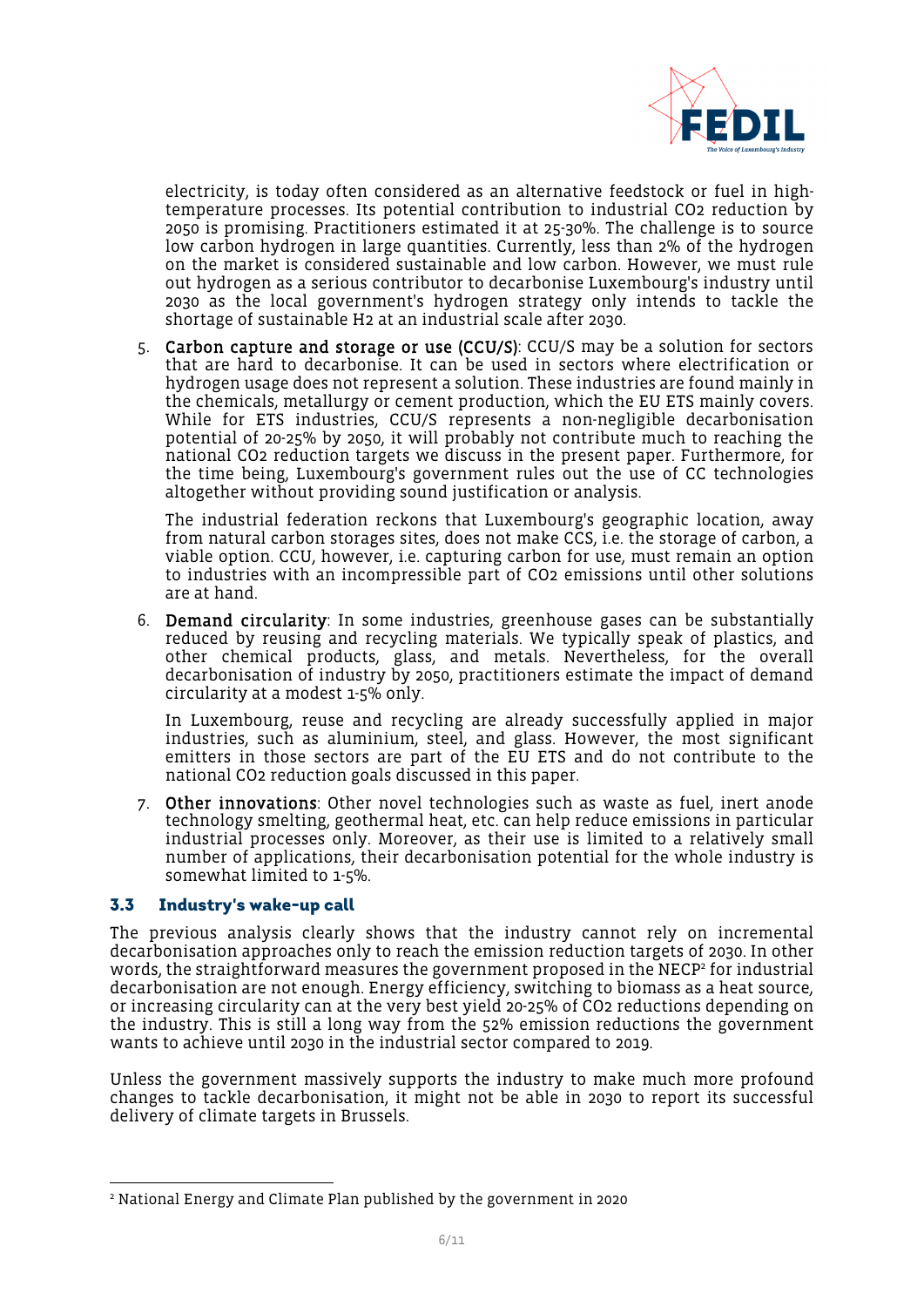

| Key levers                                             | <b>Potential contribution for industrial CO2</b><br>reduction by 2050, % | <b>Example applications</b>                                                                                                                                     |
|--------------------------------------------------------|--------------------------------------------------------------------------|-----------------------------------------------------------------------------------------------------------------------------------------------------------------|
| <b>Electrification</b><br>of heat                      | $~1$ ~35-40%                                                             | Electric furnaces, boilers, and heat pumps (e.g., use high-temperature<br>heat pumps in the drying process of ceramics producer)                                |
| Hydrogen as fuel<br>or feedstock                       | $~25 - 30%$                                                              | Used as a feedstock or a source of high-temperature heat (e.g., Yara<br>Clean Ammonia unit)                                                                     |
| CCU/S<br>з                                             | $~20 - 25%$                                                              | Mainly in industries with high - to median- CO2 concentration streams<br>(e.g. chemicals, steel, cement)                                                        |
| <b>Biomass as fuel</b><br>or feedstock                 | $~10-15%$                                                                | Solid biomass, biogas and biomethane used as a substitute to fossil<br>feedstocks and fuels (e.g., bio-coal for steelmaking at Arcelor Mittal's<br>Ghent plant) |
| <b>Energy efficiency</b>                               | $-5 - 10%$                                                               | Upgrades to best available technology (BAT) and use of waste heat<br>(e.g., upgrades at CF Fertilizers to provide high-efficiency steam)                        |
| $\cdot \cdot \cdot \cdot$<br><b>Demand circularity</b> | $-1 - 5\%$                                                               | Recycling of plastics and other chemical products, glass and metals<br>(e.g., Total's recycled polypropylene plants)                                            |
| <b>Other innovations</b>                               | $~1 - 5%$                                                                | Other technologies such as waste as fuel, inert anode technology in<br>smelting, geothermal heat                                                                |

#### <span id="page-6-2"></span>*Figure 2: Industry's technical decarbonisation options and their potential contributions by 2050 (source: Benelux Business Roundtable 2021)*

Promoting incremental decarbonisation measures stays essential, but we need much bolder measures to reach the 2030 targets in the industry. The government thus needs to open the door and clear the way for rapid and generalised electrification of heat across a broad range of companies from all sectors. Further, low carbon hydrogen or more general, decarbonised gas and CCU deployment must be analysed within the next 12 months and implemented by the end of 2025 where applicable.

For this transformation to materialise, the government must succeed in mobilising colossal capital investments in all industrial sectors. In addition, it must be willing to absorb significant parts of the increasing operational costs that will follow the transition. Finally, it must streamline its authorisation procedures to accelerate the industry's lowcarbon modernisation efforts.

The following paragraph proposes measures that can help tackle the energy transition and address the challenges described above.

### <span id="page-6-0"></span>4 Measures to tackle the low carbon transition in the non-ETS industry

In this chapter, FEDIL proposes nine concrete measures - including sector-specific measures for the construction sector - to reduce Luxembourg's risk of failing to deliver on its ambitions in the non-ETS industrial sector. The measures have been deduced from the challenges described in the previous chapter. They are specifically designed to address the emission reduction barriers and technical limitations identified above (see [3.1](#page-3-1) and [3.2\)](#page-4-0).

#### <span id="page-6-1"></span>4.1 Make the CO2 tax progressive for industrial companies

FEDIL proposes to **double the incentive of the CO2 tax** for industrial companies exceeding the threshold of 4100 MWh/year of fossil energy consumption and reduce their CO2 costs by the same level when they invest in greenhouse gas emission savings. This mentioned threshold addresses all non-ETS companies currently included in the tax category C2 for natural gas. Covering around 20% of all non-ETS industrial emissions; this measure could significantly impact national CO2 savings.

Compared to a recent reference year, f. ex. 2019, the tax rates of EUR 25/tonne CO2 in 2022 and EUR 30/tonne C02 in 2023 would be doubled to 50 EUR/tonne C02 in 2022 and EUR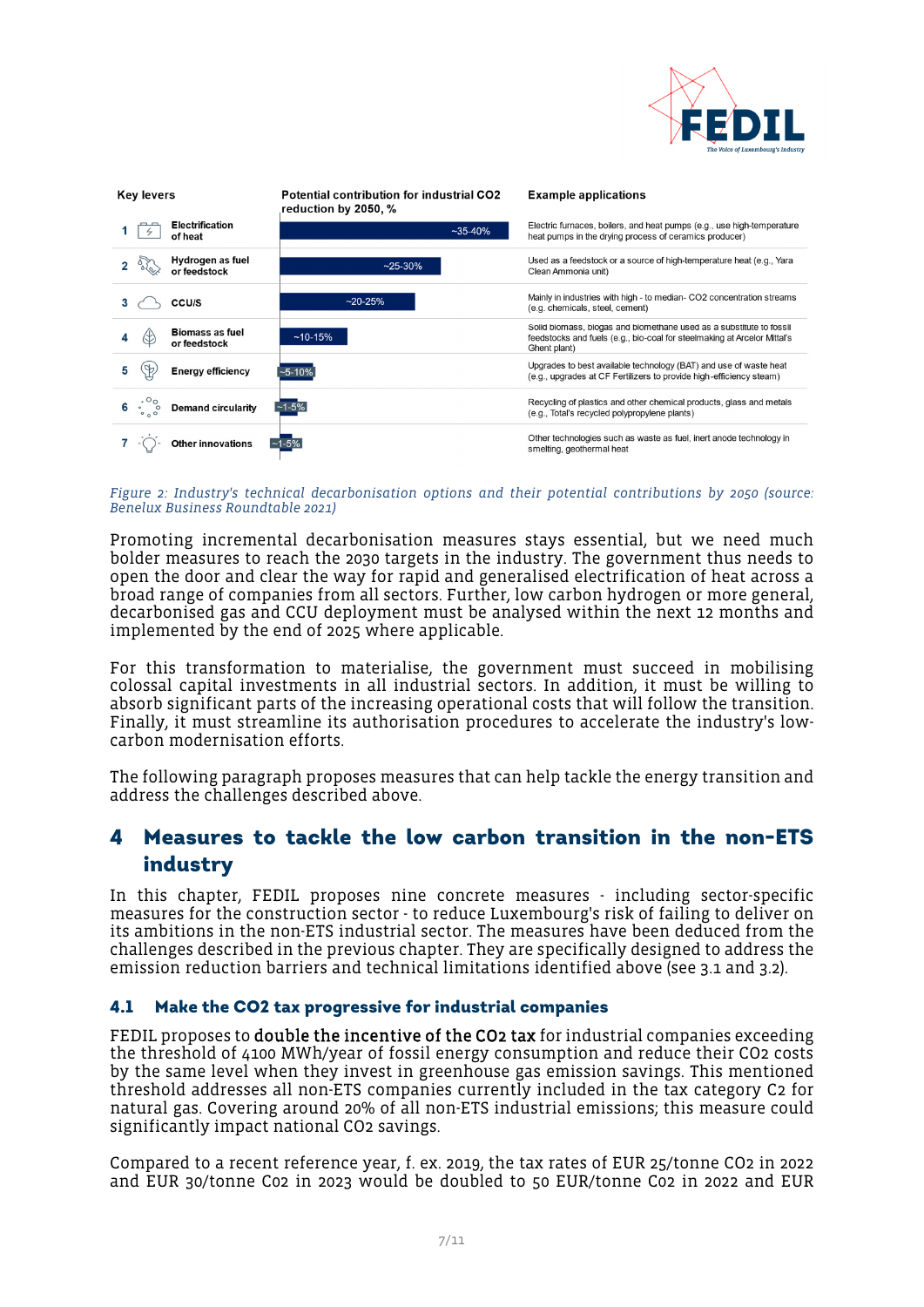

60/tonne C02 in 2023 on the slice that represents the upper half of the emissions of 2019, the year of reference. The lower half of the emissions would be exempt from the tax, and the regular tax would be levied linearly for the level of CO2 emissions exceeding those of the reference year.

Such a progressive CO2 tax would create a strong incentive to cut in half the emissions of the reference year. Compared to a linear tax on all emissions, it would provide a much better return on climate investments for the industry. The adjusted tax would more quickly reward companies that commit to decarbonisation by exempting the lower half of the base year's emissions. It would address the concern of maintaining the company's competitiveness, knowing that energy is an important production factor. The incentive tax would not affect the amount due by companies that do not reduce their emissions compared to the reference year.

#### <span id="page-7-0"></span>4.2 Provide a Voluntary Agreement Scheme for CO2 reductions

The current Voluntary Agreement between the industry and the government is a scheme that helps to promote energy efficiency efforts across Luxembourg's 50 or so most energyintensive companies. A similar Voluntary Agreement on CO2 reductions should be provided to incentivise a much broader group of companies to reduce emissions. It could be based on the same principle of granting energy cost rebates for achieved CO2 reductions over a defined period. Furthermore, its affiliation could be a precondition for companies to access the progressive CO2 tax as the scheme's auditing practices could be used to monitor the realised CO2 savings.

#### <span id="page-7-1"></span>4.3 Introduce an extraordinary state aid for the electrification of heat

Chapter 3.2 identified the electrification of heat as having the most significant greenhouse gas reduction potential in the industry. At the same time, however, we discussed companies' reluctance to switch to electricity because of the unproductive investment coupled with higher running costs. FEDIL believes that unless significant aid is granted to incentivise the electrification of heat, this option's huge emission saving potential will be lost or materialise much too late.

Current state aid rules are generous when it comes to research and development or smaller investments project. However, they are not adapted to tackle the extraordinary challenge of decarbonising the whole industrial sector timely. A reform of state aid rules is thus necessary. It must incentivise the investment in the electrification of heat and compensate for extra operational costs of electricity. As state aid is regulated at the European level, it is now the time for Luxembourg to seek like-minded allies among Member States to introduce the reform at the currently ongoing revision of the Energy and Environmental State aid guidelines (EEAG). FEDIL believes that such an extraordinary aid, dedicated to the electrification of industrial heat, could become an EU-wide game-changer for the decarbonisation of the industrial sector.

#### <span id="page-7-2"></span>4.4 Make electricity the energy of choice for the industry

On national level, the government should accelerate the electrification of heat by granting industrial companies attractive electricity prices. The government can effectively influence the end-user power price by minimising state-induced price components such as grid charges, renewables surcharges, and other levies. Germany is applying such a model for all electricity consumers. It cross-finances the reduced income from the electricity price by the revenues from the CO2 tax.

Such a reduced price should be granted to Luxembourg companies taking part in the Voluntary Agreement on CO2 reduction as described above and under the condition to electrify significant parts of their energy consumption.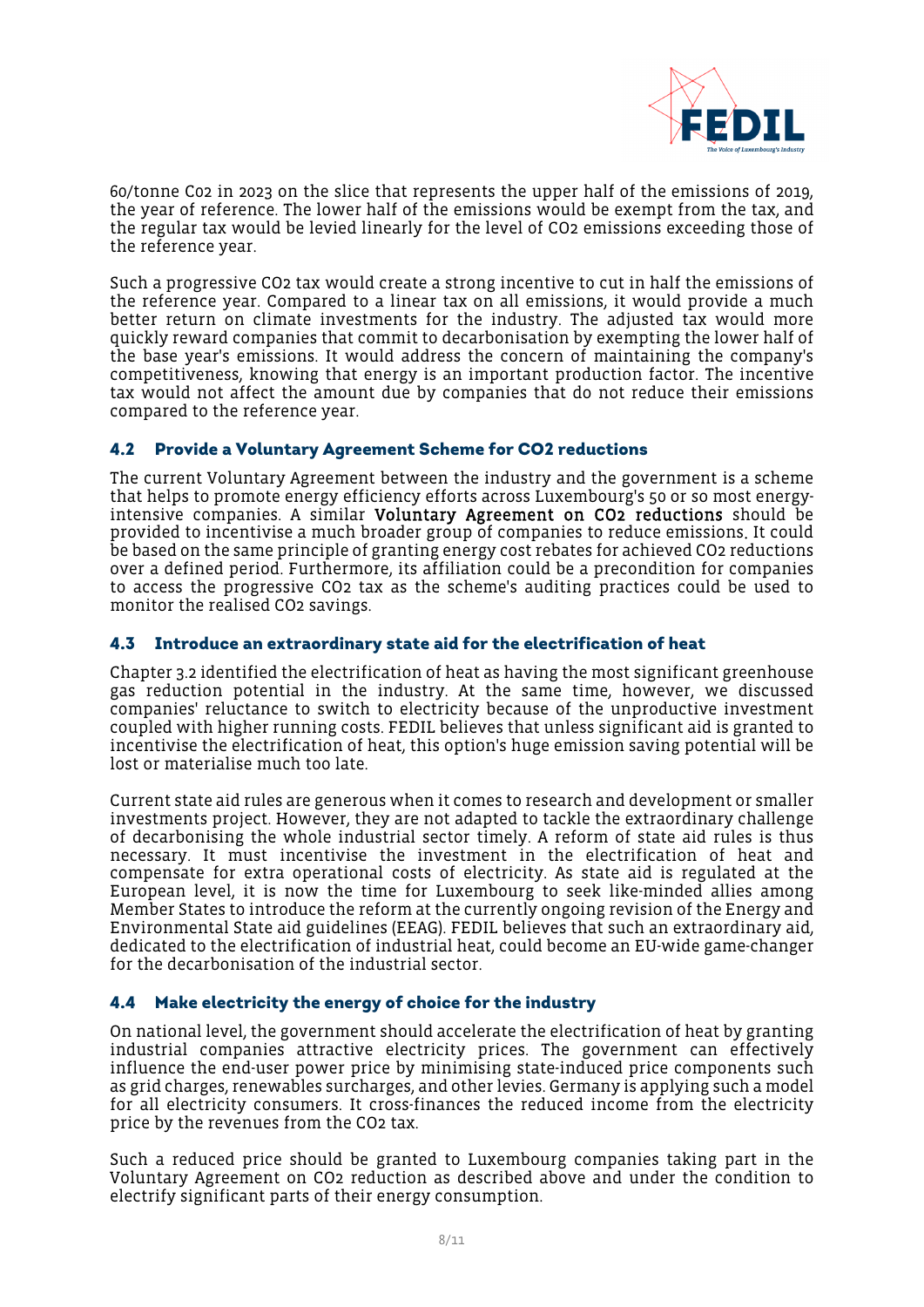

Furthermore, create specifically simplified and accelerated authorisation procedures for the electrification of heat by creating wavers for recurring and standard low-carbon installations.

#### <span id="page-8-0"></span>4.5 Introduce super fiscal deductions for low carbon investments

Make investments in low carbon plant and machinery equipment, including related staff, training, or retraining costs eligible to a super fiscal deduction.

The super deduction (SD) mechanism would allow companies to deduct an extra percentage of the eligible costs incurred in addition to the initial deduction of the costs in question, based on common law. The super deduction could thus be equal to up to 100% of the eligible costs with an annual limit set at a certain percentage of the company's taxable income. A higher rate of SD with simplified implementation procedures should be provided to SMEs. The SD could be granted for a period up to 2028 with the possibility of carrying over unused SD capacity to subsequent years. Such SD schemes to promote investments in environmentally friendly technology are already successfully applied in France, Germany, Austria, Greece, Italy, UK and Sweden.

This measure would incentivise companies to invest in low carbon technologies with little to no perspective for a return on investment or higher operational costs than conventional technologies.

#### <span id="page-8-1"></span>4.6 Dynamise energy efficiency

Introduce tradable energy efficiency certificates: Dynamise and increase the company's incentives to realise energy savings by directly addressing obliged parties and energy service contractors (ESCOs). Making energy savings tradable has two significant benefits: Firstly, it creates a transparent market for energy savings for obliged parties, ESCOs or other parties. The latter will increase the inflow of cash for companies to finance their energy efficiency efforts. Secondly, it gives obliged parties several options to access energy savings. It creates a liquid market of energy savings where they can purchase certificates or projects from third parties and trade certificates among each other. Tradable energy efficiency certificates schemes have been used in different forms in Italy, France, UK, Denmark and Flanders.

#### <span id="page-8-2"></span>4.7 Promote technology switches to renewable process heat production

Secure, reliable sourcing at predictable prices for biomass, biofuels and biogas by concluding politically backed bilateral agreements with international suppliers. Furthermore, the attractivity of those renewable fuels could be improved by applying minimum levies and offering contracts for difference to balance price volatilities in case of investments related to technology switches. Also, specifically, simplify and accelerate authorisation procedures related to such technology switches.

#### <span id="page-8-3"></span>4.8 Preserve technology neutrality

Authorise carbon capture technologies to decarbonise processes with incompressible emissions and develop local carbon usage applications in collaboration with the public research and development community.

#### <span id="page-8-4"></span>4.9 Specific measures for the construction sector

Together with its members, FEDIL identified three straightforward measures to reduce emissions at construction sites. They rely on improving energy efficiency and fuel switches of construction equipment and machinery: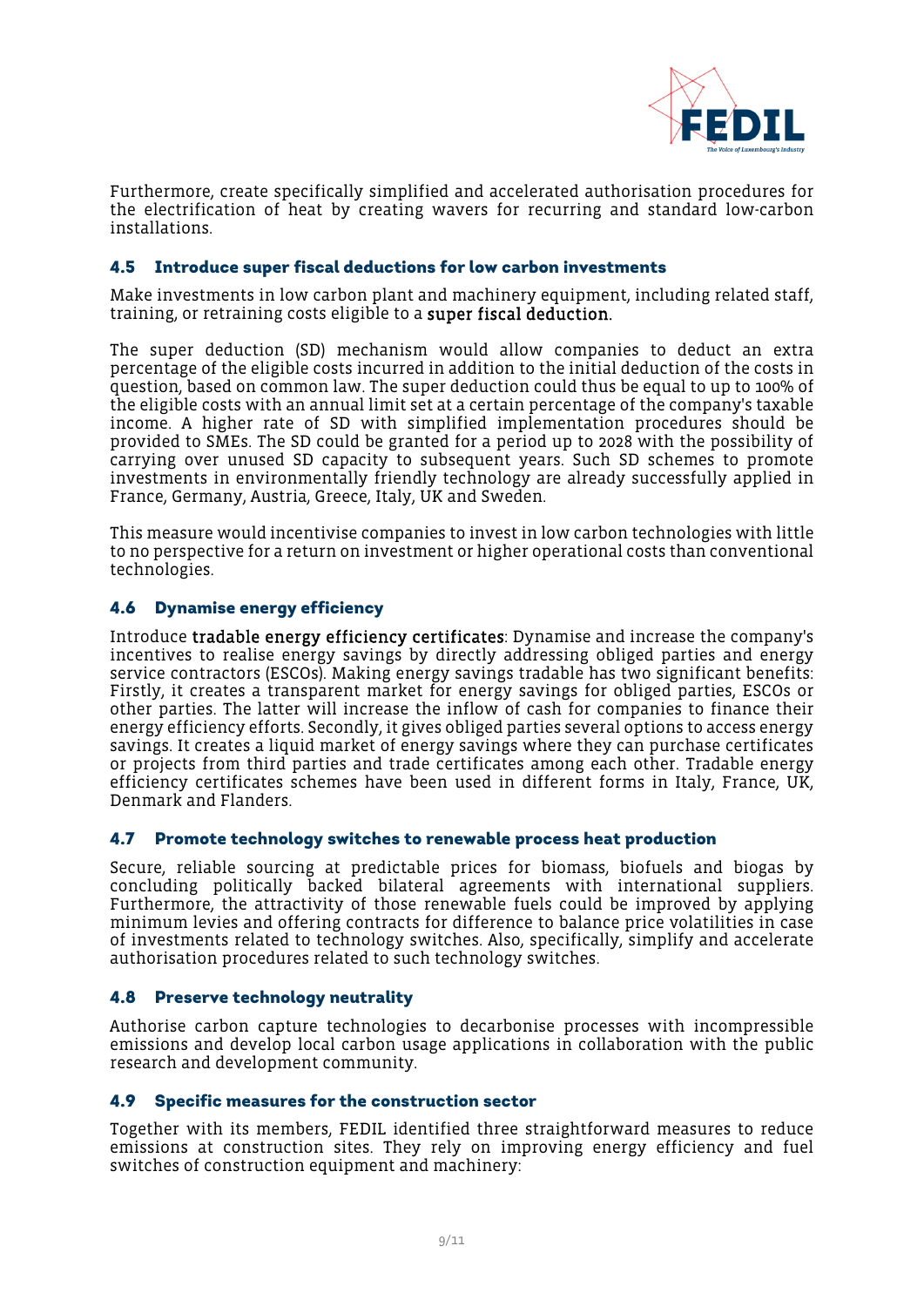

- i. Establish a notification process between the construction company and the grid provider to ensure that each construction site will be equipped with a grid connection at the latest at the beginning of work. This will prevent construction companies from running diesel generators to power the building site.
- ii. Authorise construction companies to use explosives at quarries, deconstruction and excavation works, avoiding them to run many hours of fuel-powered excavation machines and pneumatic drills.
- iii. Systematically require construction companies in public calls for tenders to use biofuels to run their construction equipment. This measure creates a national level playing field for all market participants, enabling Luxembourg's construction companies to rapidly retrofit their entire fleet to carbon neutrality. On top of that, it would create an element of differentiation compared to competitors from abroad wishing to enter those calls.

Depending on the approach, the above three measures can reduce significant emissions on a construction site. Sectoral experts assessed emission reduction between 5-7% if we only rely on energy efficiency, but they can be close to 80% with fuel switches such as electrification or biofuels.

However, the biggest drivers for emissions in building construction are unrelated to how construction companies organise themselves on the construction site. Instead, they are determined by three construction design specific factors: (1) the volume of excavated soil, (2) the volume of soil moved away from the site, and (3) the volume of new soil moved towards the site. Those three factors determine the running hours of the biggest fuel consumers on a construction site, the excavators. They further define the number of dump truck rides to move soil from and to the site. By tackling these factors, our estimations show that emission savings of around 50-65% are possible even without an expensive switch to biofuels; they would require the following measures:

- iv. Promote upwards constructions rather than buildings with deep basement floors or underground parking spaces. At the same time, building higher upwards must be authorised to accommodate the lost spaces underground. Public call for tenders and authorisation procedures must be adapted accordingly. Further, emission reductions could be achieved if construction companies would be allowed or even invited to suggest modifications to call for tenders to improve the carbon footprint of the tender. While construction companies are not supposed to comment on calls for tenders in Luxembourg, it is already good practice in France.
- v. Decentralising and multiplying inert waste landfills can significantly reduce emissions from unavoidable soil transports. Currently, soil transports across Luxembourg cause annually 8100 tonnes of avoidable CO[2 emissions](#page-9-0)<sup>3</sup> because inert waste landfills are too scarce and far away from most construction sites. Those avoidable emissions are comparable to heating emissions of a city the size of Diekirch.
- vi. The climate law attributes emissions from transporting inert waste from construction sites to landfills in the "transport" sector. At the same time, they represent some of the most significant emission reduction potentials for construction companies, whose emission reduction margins on the actual construction site are somewhat limited. It would thus be the wrong signal not to make construction companies benefit from this potential because many construction businesses have their own dump truck fleet.

<span id="page-9-0"></span><sup>&</sup>lt;sup>3</sup> High noon beim «Bauschutt», <u>écho des entreprises 01, 2020</u>; pages 19ff